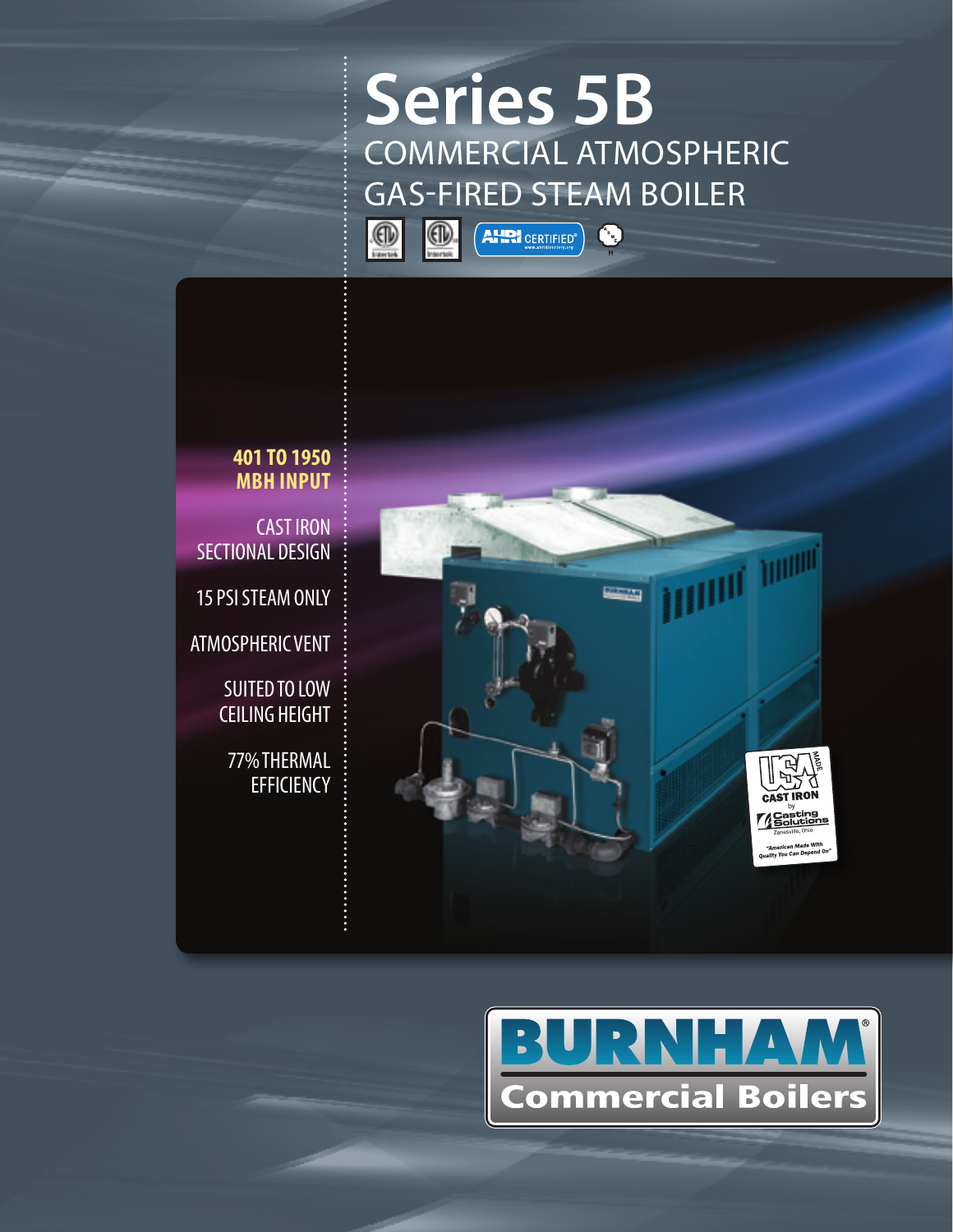## Series 5B STEAM BOILER

## *Quality You Can Count On*

The Burnham Commercial Series 5B boiler offers heating capacities and features that make it ideal for commercial, institutional and high rise residential heating applications. The rear outlet drafthood is specifically suited to installations with low ceiling heights.

The Series 5B boiler is rated at 15 PSI steam and has a thermal efficiency of 77%, meeting AHRI certification requirements.

## **American-Made Cast Iron Construction**

Burnham Commercial's unique cast iron formula has an extremely high silicon content, making it stronger and more flexible. It offers better thermal shock resistance and greater heat transfer capabilities than other cast iron products.

#### • **MANUFACTURED WITH QUALITY**

Casting Solutions operates a state-ofthe-art foundry, in Zanesville, Ohio, ensuring quality and availability of boiler sections.

**PAGE 2**





#### • **CAST IRON NIPPLE DIFFERENCE**

The gaskets that other manufacturers use to connect boiler sections can break down if they come in contact with oils, boiler flue gases, corrosion inhibitors, pump lubricants, and antifreeze. Burnham Commercial is



committed to safety, reliability and durability. That's why the Series 5B uses cast iron nipples instead of gaskets. The Series 5B's cast iron nipples remain unaffected by those elements, ensuring long life and eliminating costly repairs. Cast iron nipples expand and contract with the sections they connect, ensuring the overall integrity of the section assembly.

#### • **HEAT EXCHANGER DESIGN**

The cast iron heat exchanger on the Series 5B features a pinned heating surface. These multi-faceted pins allow the heat generated from the combustion process to be transferred to the cast iron from a number of angles,



which contributes to the boiler's overall efficiency. A vertical flue design extracts heat while maintaining low draft losses.

| Series 5B: Natural or LP Gas, Steam Only, Cast Iron |  |  |
|-----------------------------------------------------|--|--|
|                                                     |  |  |

| <b>Model Number</b> | Gas Input (MBH) | <b>Gross Output (MBH)</b> | Steam Rating Sq. Ft. | Steam (MBH) | <b>Boiler H.P.</b> | <b>Thermal Efficiency</b> |
|---------------------|-----------------|---------------------------|----------------------|-------------|--------------------|---------------------------|
| 5006B               | 401             | 321                       | 1,004                | 241         | 9.58               | 77%                       |
| 5007B               | 468             | 375                       | 1,171                | 281         | 11.04              | 77%                       |
| 5008B               | 546             | 437                       | 1,367                | 328         | 12.88              | 77%                       |
| 5009B               | 624             | 500                       | 1,558                | 374         | 14.73              | 77%                       |
| 5010B               | 702             | 562                       | 1,754                | 421         | 16.57              | 77%                       |
| 5011B               | 780             | 624                       | 1,950                | 468         | 18.41              | 77%                       |
| 5012B               | 858             | 687                       | 2,146                | 515         | 20.25              | 77%                       |
| 5013B               | 936             | 749                       | 2,342                | 562         | 22.09              | 77%                       |
| 5014B               | 1,014           | 812                       | 2,538                | 609         | 23.93              | 77%                       |
| 5015B               | 1,092           | 874                       | 2,729                | 655         | 25.77              | 77%                       |
| 5016B               | 1,170           | 936                       | 2,925                | 702         | 27.61              | 77%                       |
| 5017B               | 1,248           | 999                       | 3,121                | 749         | 29.45              | 77%                       |
| 5018B               | 1,326           | 1,061                     | 3,317                | 796         | 31.29              | 77%                       |
| 5019B               | 1,404           | 1,124                     | 3,513                | 843         | 33.13              | 77%                       |
| 5020B               | 1,482           | 1,186                     | 3,704                | 889         | 34.97              | 77%                       |
| 5021B               | 1,560           | 1,248                     | 3,900                | 936         | 36.82              | 77%                       |
| 5022B               | 1,638           | 1,311                     | 4,113                | 987         | 38.66              | 77%                       |
| 5024B               | 1,794           | 1,436                     | 4,546                | 1091        | 42.34              | 77%                       |
| 5026B               | 1,950           | 1,560                     | 4,975                | 1194        | 46.02              | 77%                       |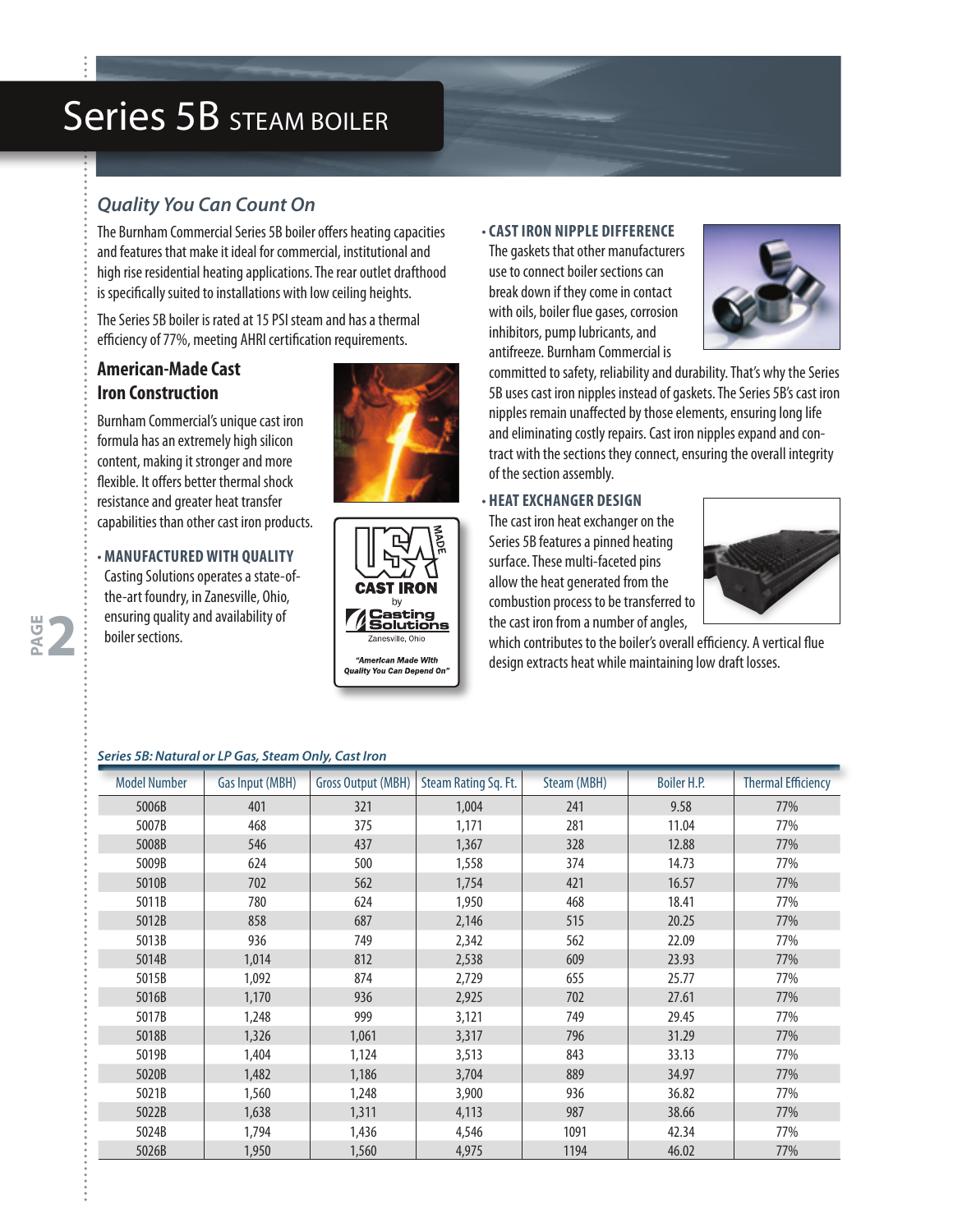# Series 5B SUPERIOR QUALITY

**3 PAGE**

*Series 5B — Steam Boiler* Maximum Allowable Working Pressure (MAWP): 15 PSI-Steam



### *Standard Equipment*

| <b>ALL BOILERS:</b> | Sections unassembled including left and right heater ends; heater opening cover plates; base-burner manifold assembly: one assembly<br>5006B thru 5014B, two sub-assemblies 5015B thru 5026B; on-off firing gas control assembly; deluxe insulated jacket; rear outlet drafthood. |  |  |  |  |  |
|---------------------|-----------------------------------------------------------------------------------------------------------------------------------------------------------------------------------------------------------------------------------------------------------------------------------|--|--|--|--|--|
|                     |                                                                                                                                                                                                                                                                                   |  |  |  |  |  |
| <b>STEAM TRIM:</b>  | 15 PSI safety valve, steam gauge, gauge glass set, L404A high limit control, #67 BC2 LWCO.                                                                                                                                                                                        |  |  |  |  |  |
| <b>USA BOILERS:</b> | El- Electronic control set: one set - 5006B thru 5014B, two sets - 5015B thru 5026B; provides electronic ignition; 100% safety shutoff;                                                                                                                                           |  |  |  |  |  |
|                     | electronic supervision of pilot and intermittent pilot operation. Set includes: S8610M ignition control; Q3481B pilot with flame sensor; qas                                                                                                                                      |  |  |  |  |  |
|                     | train for 5006B thru 5009B is Robertshaw 7000 DERHC combination gas valve; gas train for 5010B thru 5026B consists of dual V88A gas                                                                                                                                               |  |  |  |  |  |
|                     | valves, Q3481B pilot, RV12 pilot requlator, pilot shutoff valve, main qas pressure requlator; 24V transformer furnished with all valve sets.                                                                                                                                      |  |  |  |  |  |

### *Optional Equipment*

Assembled sections; Firing sequences: Motorized valve type low-high-off and low-high-low or combination diaphragm gas valve/regulator on low-high-low. Electronic control sets:

- OP- manual ignition, continuous pilot flame, with prewired control panel including RM7890A flame safeguard and indicating lights for power on, gas valve on and flame failure;
- EP- electronic ignition, intermittent pilot operation, with prewired control panel including RM7890A flame safeguard and indicating lights for power on, gas valve on and flame failure.
- CSD-1 and factory mutual components are available, consult factory.